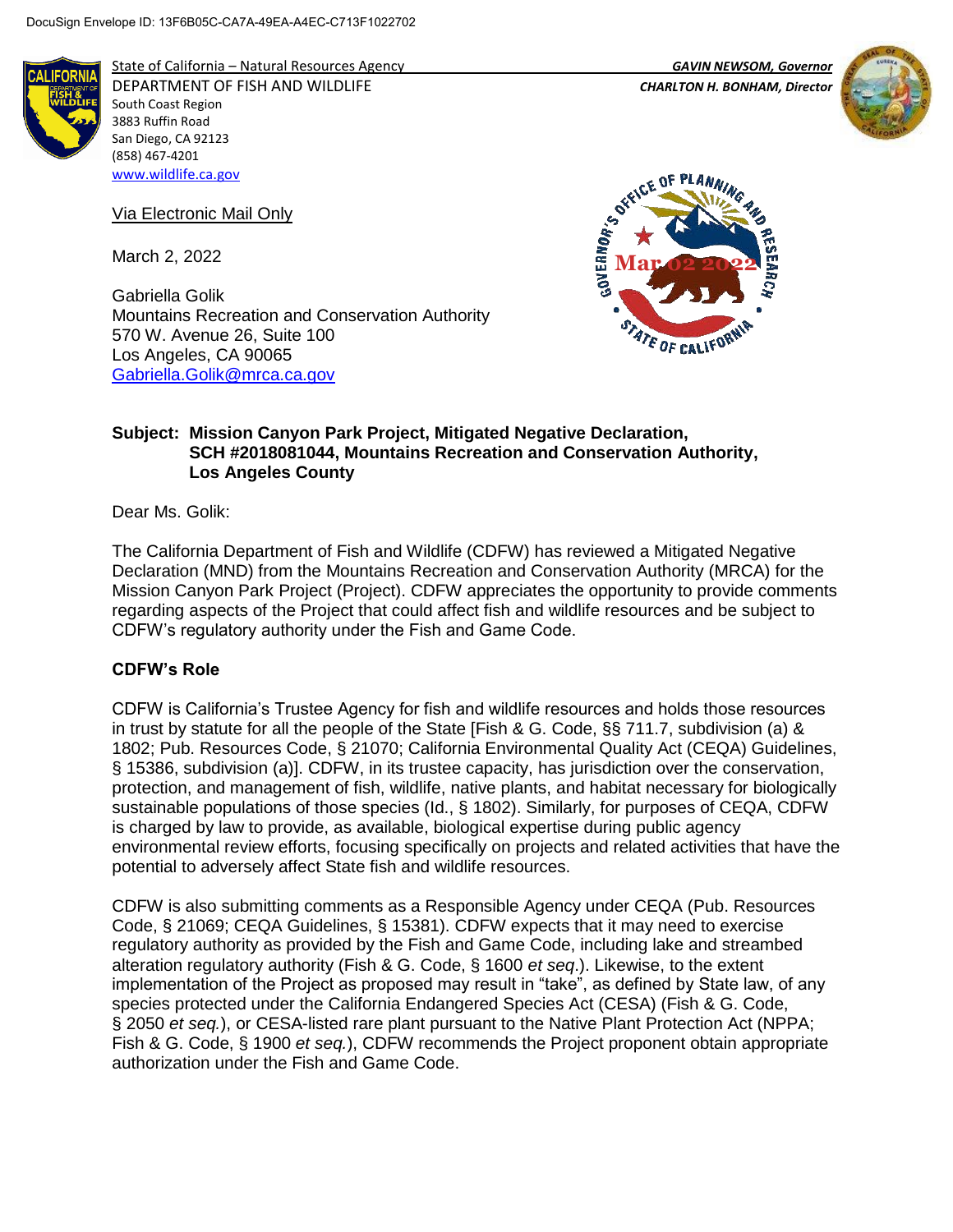Gabriella Golik Mountains Recreation and Conservation Authority March 2, 2022 Page 2 of 9

# **Project Description and Summary**

**Objective:** The Project proposes improvements within the 500-acre Mission Canyon Park (Project site) to accommodate park and passive recreational uses. The Sanitation Districts of Los Angeles County (Sanitation Districts) operated the Project site from 1959 to 1980 as an active landfill for non-hazardous, municipal waste. Since refuse disposal ended in 1980, the Sanitation Districts have continued to perform maintenance and monitoring of the Project site, including maintenance of the roads, landscapes, and the environmental control systems (including the on-site methane dispersal, drainage structures, and seepage management). From the landfill's inception, Mission Canyon Landfill was intended to be used for park and recreation purposes after the landfill ceased operations. In November 2014, the County of Los Angeles granted MRCA funding to acquire, develop schematic designs, and complete due diligence activities in support of proposed improvements to the Project site.

All of the improvements proposed by the Project would be completed within previously disturbed areas (i.e., former landfill driveways, trails, existing roadways, etc.) located throughout the Project site as well as within the existing footprint of the gravel yard located at the southern portion of the Project site. The proposed Project may include the following improvements:

- **Loop Trail:** A 2.5-mile multi-modal loop trail would be established throughout the Project site.
- **Improved Trailhead/Connector Trail:** At least one trail connection at the northwest portion of the Project site between the Project site and the Canyonback Road Trail would be established. Advanced or secondary trails would be constructed alongside the existing loop trail based upon the topography.
- **Infiltration:** New infiltration areas for stormwater or bioswales would be installed on the Project site.
- **Restroom Facilities:** A portion of the existing gravel yard would be used to install new single-story prefabricated restroom facilities. The new restroom facilities would be approximately 1,000 square feet and would contain drinking water stations.
- **Ranger Residence:** A residence that is used by the rangers at the Project site would be installed at the existing gravel yard. The residence would consist of a single-story bungalow style trailer that would be located near the Sepulveda Boulevard entry parking lot.
- **Picnic Areas:** Picnic areas and maintenance storage would be developed at the existing gravel yard.
- **Parking:** The existing parking area would be covered with pavement and gravel for approximately 105 parking spaces. The existing graded areas would be retained. Existing truck scales would be removed.
- **Site Access Off Sepulveda Boulevard:** Access to the Project site would be improved and signalized to ensure that all Project-related traffic would access the Project site off Sepulveda Boulevard. The final design is subject to refinement as the design is finalized with the Los Angeles Department of Transportation. Mulholland Drive would continue to be used for authorized vehicles only. No additional improvements or public access from Mulholland Drive would be provided as a part of the proposed Project.
- **Asphalt Paving:** Deteriorated asphalt parking paving in the existing parking area would be removed and replaced with new asphalt and/or road base (where necessary).
- **Landscaping and Trees:** Landscaping and trees would be provided throughout the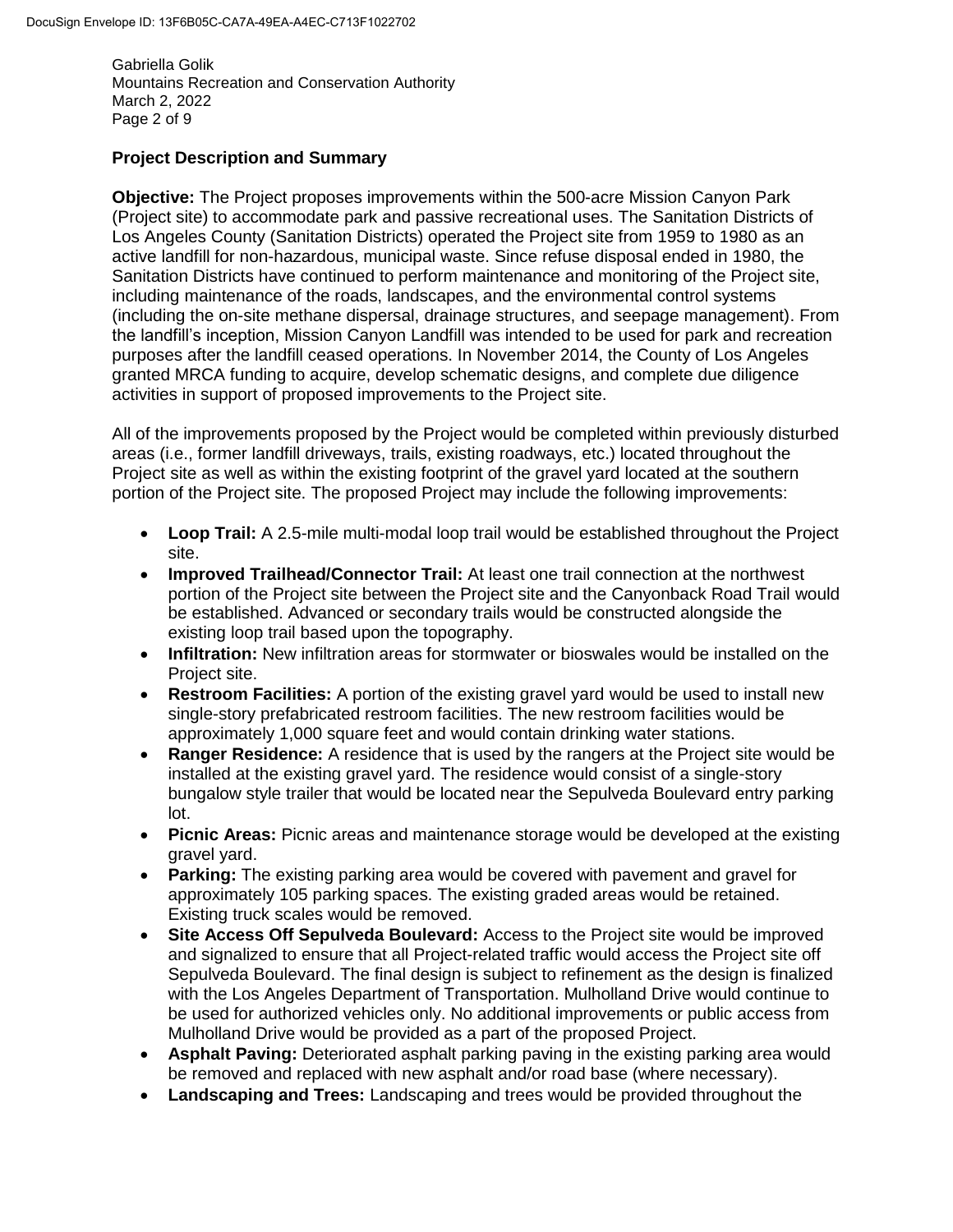Gabriella Golik Mountains Recreation and Conservation Authority March 2, 2022 Page 3 of 9

> updated parking area. Landscaping at the Project site would include native plants (and limited lighting fixtures that are designed to reduce glare, light trespass, and sky glow lighting).

- **Updated Gate:** A formal entrance gate would replace the gate that is currently located the southern access to the Project site.
- **Best Management Practices/Fire Avoidance:** The Project would include the implementation of construction and operational best management practices including the use of bioswales. Also, water tanks would be provided at two locations for firefighting/prevention purposes.
- **Additional Security Fencing:** The Project site currently contains perimeter fencing along most borders to restrict access to the site. The Project may expand and supplement the existing fencing to cover additional areas along the perimeter of the site that are currently unfenced.
- **Fitness Trail:** A set of fitness trail steps (approximately 600 steps) would be constructed within the southeastern portion of the site.
- **Riparian Stream Restoration:** The restoration (i.e., vegetation planting for natural riparian habitat) of a riparian stream located on site would be completed.
- **Signage:** Informational and safety signage would be posted throughout the Project site. Standard MRCA signage would also be posted throughout the Project site to display important information such as hours of operation, consistent with the requirements of the provisions of the MRCA Park Ordinance, and emergency contact information.
- **Electric Vehicle Charging Station:** An electric vehicle charging station may be incorporated into the improved parking lot.
- **Bike Racks:** Bike racks would be installed at the Project site.
- **Utility Improvements:** The Project would include upgrades to the existing utilities at the Project site to accommodate the proposed recreational facilities. These upgrades would include connecting a water line from the Project site to the existing connections amongst other improvements (e.g., safety lighting) that would be necessary for the proposed Project. The Sanitation Districts will continue to perform maintenance and monitoring of the Project site including maintenance of the road and landscape as well as the environmental control systems (including methane dispersal, drainage structures, and seepage management).

**Location:** The approximately 500-acre Project site is located in the Santa Monica Mountains at 2301 North Sepulveda Boulevard (Assessor's Parcel Numbers 4490-002-906 and 4490-002- 800). The Project site is generally bound by residential property, private schools, and Mulholland Drive to the north; Sepulveda Boulevard and Interstate 405 to the east; open space, to the west and south; and the Mountaingate Country Club to the south.

### **Comments and Recommendations**

CDFW visited the Project site with MRCA on February 9, 2022. Based on the documents for review and the site visit, CDFW offers the comments and recommendations below to assist MRCA in adequately identifying, avoiding, and/or mitigating the Project's significant, or potentially significant, direct, and indirect impacts on fish and wildlife (biological) resources. Editorial comments or other suggestions are also included to improve the environmental document. CDFW recommends the measures or revisions below be included in a sciencebased monitoring program that contains adaptive management strategies as part of the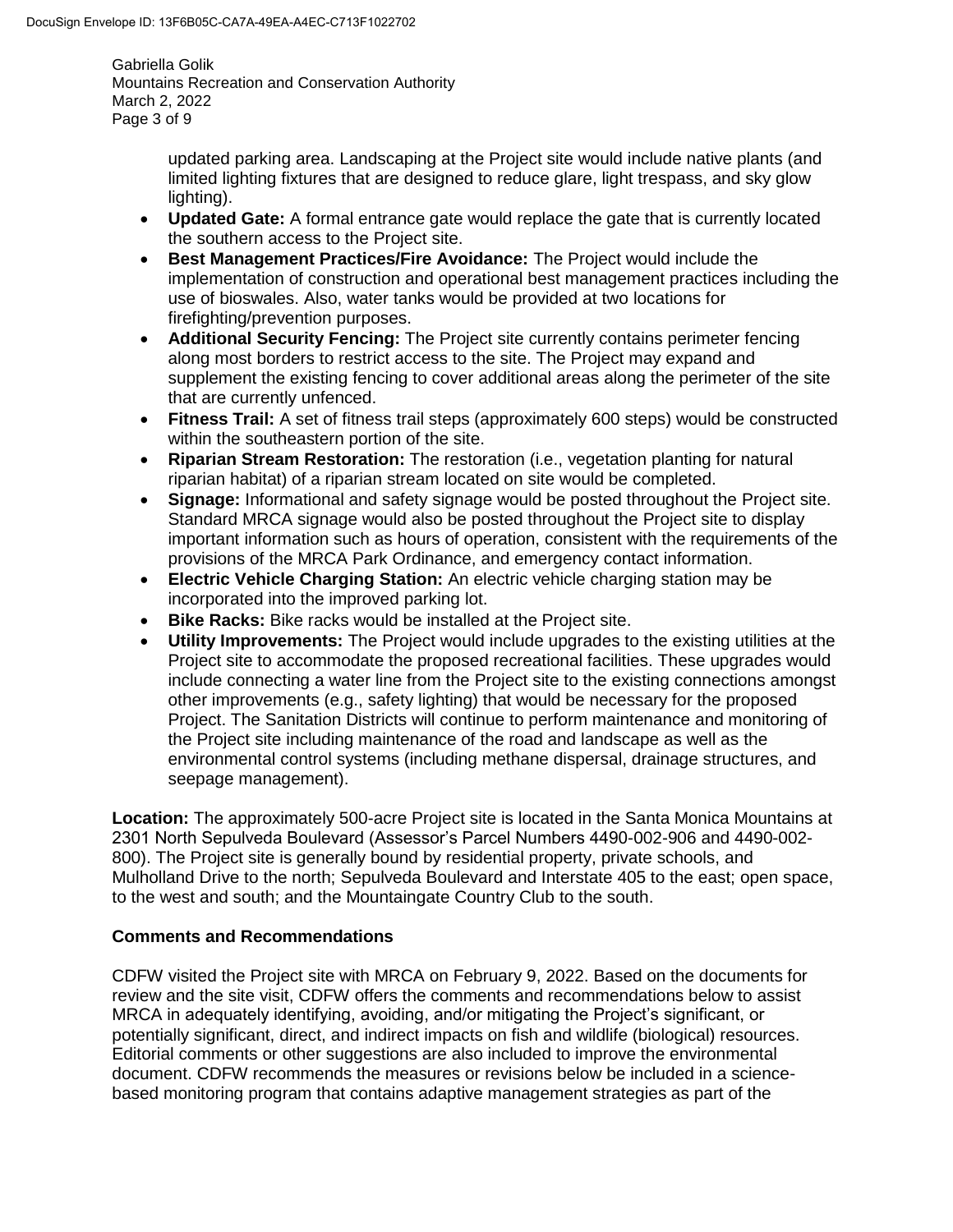Gabriella Golik Mountains Recreation and Conservation Authority March 2, 2022 Page 4 of 9

Project's CEQA mitigation, monitoring, and reporting program (Pub. Resources Code, § 21081.6; CEQA Guidelines, § 15097).

### **Specific Comments**

 $\overline{\phantom{a}}$ 

#### **Comment: Potential Impact on Streams**

**Issue:** The Project may impact ephemeral or intermittent streams in the Project site.

**Specific impacts:** The Project may result in temporary impacts on the Mission Canyon ephemeral stream and/or minor watercourses in the Project site.

**Why impact would occur:** The *Mission Canyon Park Biological Technical Report* (Appendix B) states, "the drainage of Mission Canyon consists of an ephemeral stream that has been altered by human activity and does not have its traditional connection downstream. Prior to anthropological disturbances, waters from Mission Canyon would have flowed downstream into Sepulveda Canyon, which would have then flown into the Pacific Ocean. Within the Mission Canyon watershed there are numerous minor drainages contributing to the Mission Canyon ephemeral stream. It is expected that all of these features would be jurisdictional waters regulated by USACE, RWQCB, and CDFW." Project activities including (but not limited to) riparian stream restoration, asphalt paving, minor trenching for installation of utilities, and construction of new infiltration areas could result in soil erosion. These types of grounddisturbing activities occurring adjacent to the Mission Canyon ephemeral stream and/or minor drainages could result in sediment input into a watercourse and stream bank erosion. As a result, the Project would have an impact on a watercourse.

**Evidence impacts would be significant:** CDFW exercises its regulatory authority as provided by Fish and Game Code section 1600 et seq. to conserve fish and wildlife resources which includes rivers, streams, or lakes and associated natural communities. Fish and Game Code section 1602 requires any person, state or local governmental agency, or public utility to notify CDFW prior to beginning any activity that may do one or more of the following:

- Divert or obstruct the natural flow of any river, stream, or lake<sup>1</sup>;
- Change the bed, channel, or bank of any river, stream, or lake;
- Use material from any river, stream, or lake; or,
- Deposit or dispose of material into any river, stream, or lake.

CDFW requires a Lake and Streambed Alteration (LSA) Notification when a project activity may substantially adversely affect fish and wildlife resources. The Project could result in reasonably foreseeable impacts on streams. Accordingly, the Project may have a significant impact on streams. The MND does not yet provide measures to mitigate for potentially significant impacts. Accordingly, the Project may have a substantial adverse direct, indirect, and cumulative effect, either directly or through habitat modifications, on fish and wildlife resources, including rivers, streams, or lakes and associated natural communities identified by CDFW.

<sup>&</sup>lt;sup>1</sup> "Any river, stream, or lake" includes those that are dry for periods of time (ephemeral/episodic) as well as those that flow year-round (perennial). This includes ephemeral streams, desert washes, and watercourses with a subsurface flow. It may also apply to work undertaken within the flood plain of a water body.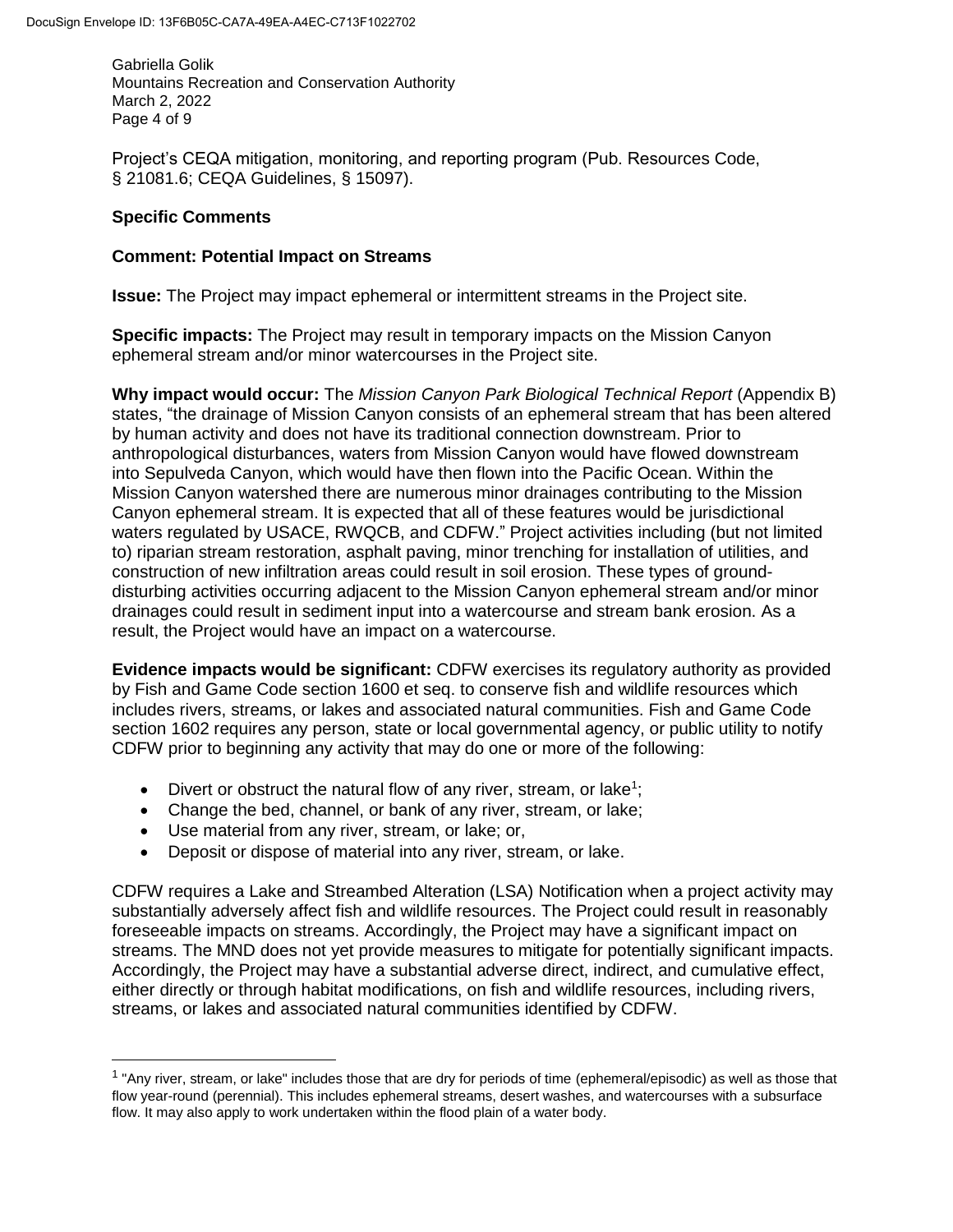Gabriella Golik Mountains Recreation and Conservation Authority March 2, 2022 Page 5 of 9

#### **Recommended Potentially Feasible Mitigation Measure(s):**

**Mitigation Measure:** MRCA should notify CDFW pursuant to Fish and Game Code 1602 prior to implementing any Project activities that may impact a watercourse.

Please visit CDFW's [Lake and Streambed Alteration Program](https://wildlife.ca.gov/Conservation/LSA) webpage for information about LSA Notification and online submittal through the Environmental Permit Information Management System (EPIMS) Permitting Portal (CDFW 2022a).

**Recommendation #1:** CDFW's issuance of an LSA Agreement for a project that is subject to CEQA will require CEQA compliance actions by CDFW as a Responsible Agency. As a Responsible Agency, CDFW may consider the CEQA document from MRCA for the Project. To minimize additional requirements by CDFW pursuant to Fish and Game Code section 1600 et seq. and/or under CEQA, the Project's CEQA document should fully identify the Project's potential impacts on stream or riparian resources and provide adequate avoidance, mitigation, monitoring, and reporting commitments for issuance of the LSA Agreement. As such, CDFW recommends MRCA consider CDFW's comments and revise the MND by incorporating the mitigation measures and revisions recommended in this letter into the Project's final environmental document.

To compensate for any on- and off-site impacts to aquatic and riparian resources, additional mitigation conditioned in any LSA Agreement may include the following: erosion and pollution control measures; avoidance of resources; protective measures for downstream resources; onand/or off-site habitat creation, enhancement, or restoration, and/or protection; and management of mitigation lands in perpetuity.

#### **Additional Comments and Recommendations**

**Recommendation #2:** The Project site is in the Santa Monica Mountains and within the range of the Southern California/Central Coast Evolutionary Significant Unit of mountain lion (mountain lion; *Puma concolor*). The mountain lion is a specially protected mammal in the State (Fish and G. Code, § 4800). In addition, on April 21, 2020, the California Fish and Game Commission accepted a petition to list the mountain lion as threatened under CESA (CDFW 2020). As a CESA candidate species, the mountain lion is granted full protection of a threatened species under CESA. As to CEQA, impacts on mountain lion could be significant (CEQA Guidelines, § 15380).

CDFW appreciates that the Project would preserve 500 acres of land within the range of the mountain lion. As it is currently written, the MND does not discuss the Project's benefits and potential impacts on mountain lion. Given the Project's location, CDFW recommends MRCA revise the MND to disclose the Project's benefits and potential impacts on mountain lion. The Project proposes to allow public access onto land that is currently closed to the public. The Project could have an indirect impact on mountain lion by increasing human-wildlife encounters that could potentially lead to mountain lion depredation, as well as altering mountain movement/dispersal through the Project site. CDFW recommends the MND discuss the Project's potential impact on mountain lion from the standpoint of recreational activities, trails and access, perimeter fencing, and ambient nighttime lighting (if applicable).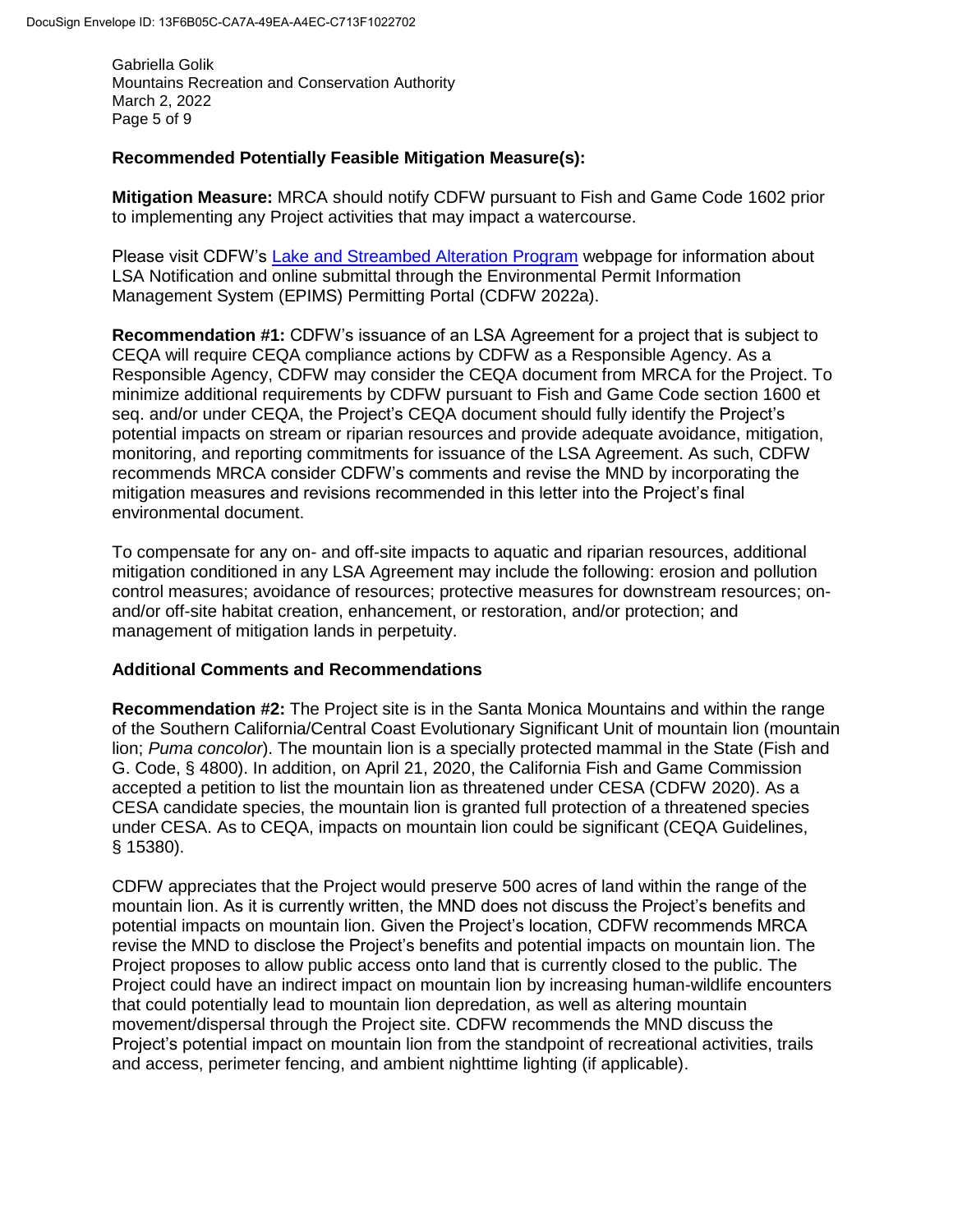Gabriella Golik Mountains Recreation and Conservation Authority March 2, 2022 Page 6 of 9

**Recommendation #3:** CEQA requires that information developed in environmental impact reports and negative declarations be incorporated into a database [i.e., CNDDB] which may be used to make subsequent or supplemental environmental determinations [Pub. Resources Code, § 21003, subd. (e)]. Information on special status species should be submitted to the CNDDB by completing and submitting [CNDDB Field Survey Forms](https://wildlife.ca.gov/Data/CNDDB/Submitting-Data) (CDFW 2022b). Information on special status native plant populations and sensitive natural communities, the [Combined](https://wildlife.ca.gov/Data/VegCAMP/Natural-Communities/Submit)  [Rapid Assessment and Relevé Form](https://wildlife.ca.gov/Data/VegCAMP/Natural-Communities/Submit) should be completed and submitted to CDFW's Vegetation Classification and Mapping Program (VegCAMP) (CDFW 2022c). Data collected on Sensitive Natural Communities discussed in the *Mission Canyon Park Biological Technical Report* (Appendix B) should be submitted to the CNDDB and/or VegCAMP.

**Recommendation #4:** CDFW recommends MRCA condition the Project's MND to include mitigation measures recommended in this letter. CDFW provides comments to assist MRCA in developing mitigation measures that are specific, detailed (i.e., responsible party, timing, specific actions, location), and clear for a measure to be fully enforceable and implemented successfully via a mitigation monitoring and/or reporting program (CEQA Guidelines, § 15097; Pub. Resources Code, § 21081.6). MRCA is welcome to coordinate with CDFW to further review and refine the Project's mitigation measures. Per Public Resources Code section 21081.6(a)(1), CDFW has provided MRCA with a summary of our suggested mitigation measures and recommendations in the form of an attached Draft Mitigation and Monitoring Reporting Plan (MMRP; Attachment A).

# **Filing Fees**

The Project, as proposed, could have an impact on fish and/or wildlife, and assessment of filing fees is necessary. Fees are payable upon filing of the Notice of Determination by the Mountains Recreation and Conservation Authority and serve to help defray the cost of environmental review by CDFW. Payment of the fee is required in order for the underlying project approval to be operative, vested, and final (Cal. Code Regs, tit. 14, § 753.5; Fish & Game Code, § 711.4; Pub. Resources Code, § 21089).

### **Conclusion**

We appreciate the opportunity to comment on the Project to assist the Mountains Recreation and Conservation Authority in adequately analyzing and minimizing/mitigating impacts to biological resources. CDFW requests an opportunity to review and comment on any response that the Mountains Recreation and Conservation Authority has to our comments and to receive notification of any forthcoming hearing date(s) for the Project [CEQA Guidelines, § 15073(e)]. If you have any questions or comments regarding this letter, please contact Ruby Kwan-Davis, Senior Environmental Scientist (Specialist), at [Ruby.Kwan-Davis@wildlife.ca.gov](mailto:Ruby.Kwan-Davis@wildlife.ca.gov) or (562) 619-2230.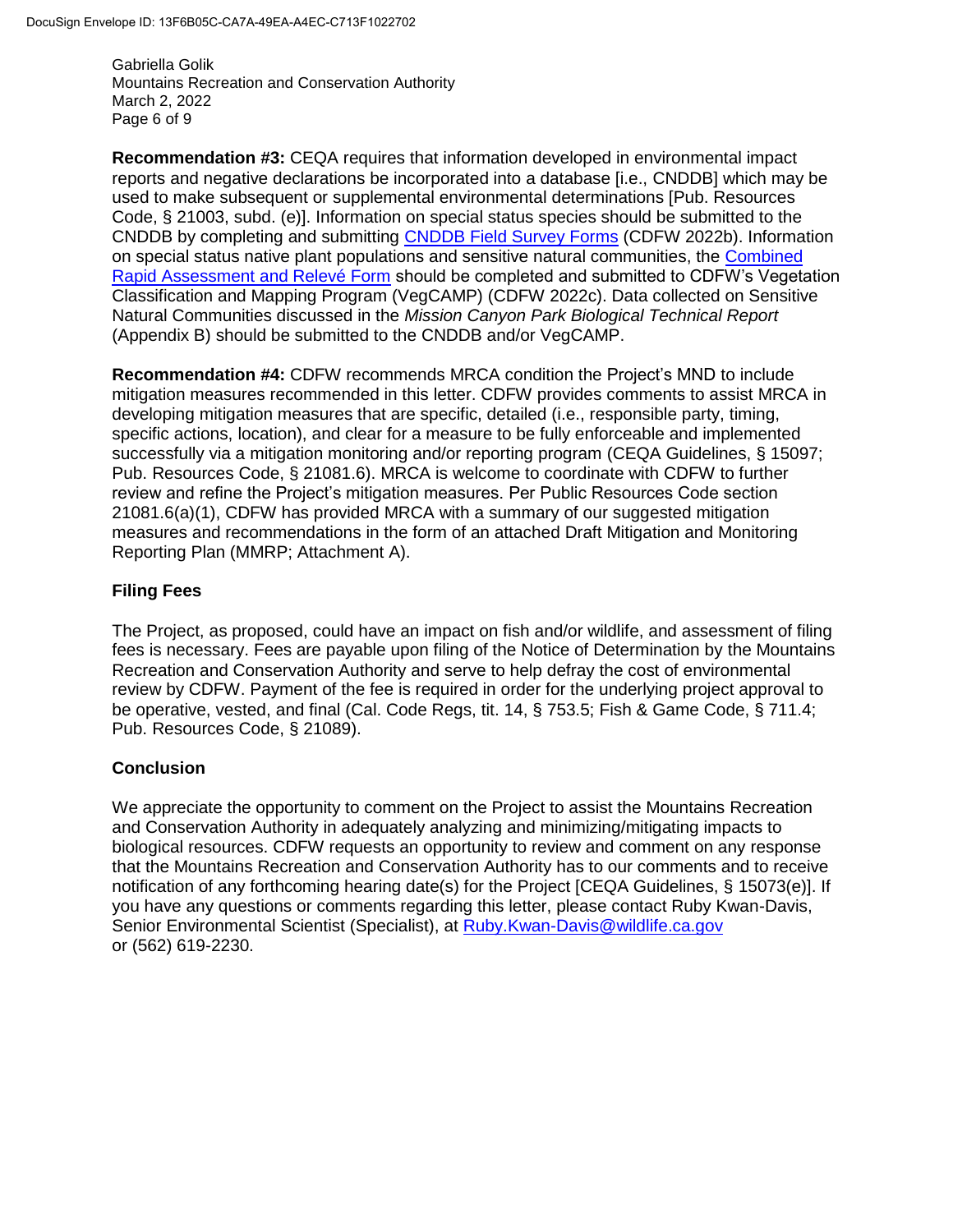Gabriella Golik Mountains Recreation and Conservation Authority March 2, 2022 Page 7 of 9

Sincerely,

DocuSigned by: bet lits -5991E19EF8094C3...

Victoria Tang signing for

Erinn Wilson-Olgin Environmental Program Manager I South Coast Region

ec: CDFW

Erinn Wilson-Olgin, Los Alamitos – [Erinn.Wison-Olgin@wildlife.ca.gov](mailto:Erinn.Wison-Olgin@wildlife.ca.gov) Victoria Tang, Los Alamitos – [Victoria.Tang@wildlife.ca.gov](mailto:Victoria.Tang@wildlife.ca.gov) Ruby Kwan-Davis, Los Alamitos – [Ruby.Kwan-Davis@wildlife.ca.gov](mailto:Ruby.Kwan-Davis@wildlife.ca.gov) Felicia Silva, Los Alamitos – [Felicia.Silva@wildlife.ca.gov](mailto:Felicia.Silva@wildlife.ca.gov) Julisa Portugal, Los Alamitos – [Julisa.Portugal@wildlife.ca.gov](mailto:Julisa.Portugal@wildlife.ca.gov) Frederic (Fritz) Rieman, Los Alamitos – [Frederic.Rieman@wildlife.ca.gov](mailto:Frederic.Rieman@wildlife.ca.gov) Cindy Hailey, San Diego – [Cindy.Hailey@wildlife.ca.gov](mailto:Cindy.Hailey@wildlife.ca.gov) CEQA Program Coordinator – Sacramento – [CEQACommentLetters@wildlife.ca.gov](mailto:CEQACommentLetters@wildlife.ca.gov)  State Clearinghouse, Office of Planning and Research - State. Clearinghouse @ opr.ca.gov

### **References:**

[CDFWa] California Department of Fish and Wildlife. 2022. Lake and Streambed Alteration Program. Available from:<https://wildlife.ca.gov/Conservation/LSA>

- [CDFWb] California Department of Fish and Wildlife. 2022. Submitting Data to the CNDDB. Available from:<https://wildlife.ca.gov/Data/CNDDB/Submitting-Data>
- [CDFWc] California Department of Fish and Wildlife. 2022. Natural Communities Submitting Information. Available from: [https://wildlife.ca.gov/Data/VegCAMP/Natural-](https://wildlife.ca.gov/Data/VegCAMP/Natural-Communities/Submit)[Communities/Submit](https://wildlife.ca.gov/Data/VegCAMP/Natural-Communities/Submit)
- [CDFW] California Department of Fish and Wildlife. 2020. Notice of Findings Mountain Lion ESU declared a candidate species. Available from: <https://nrm.dfg.ca.gov/FileHandler.ashx?DocumentID=178623&inline>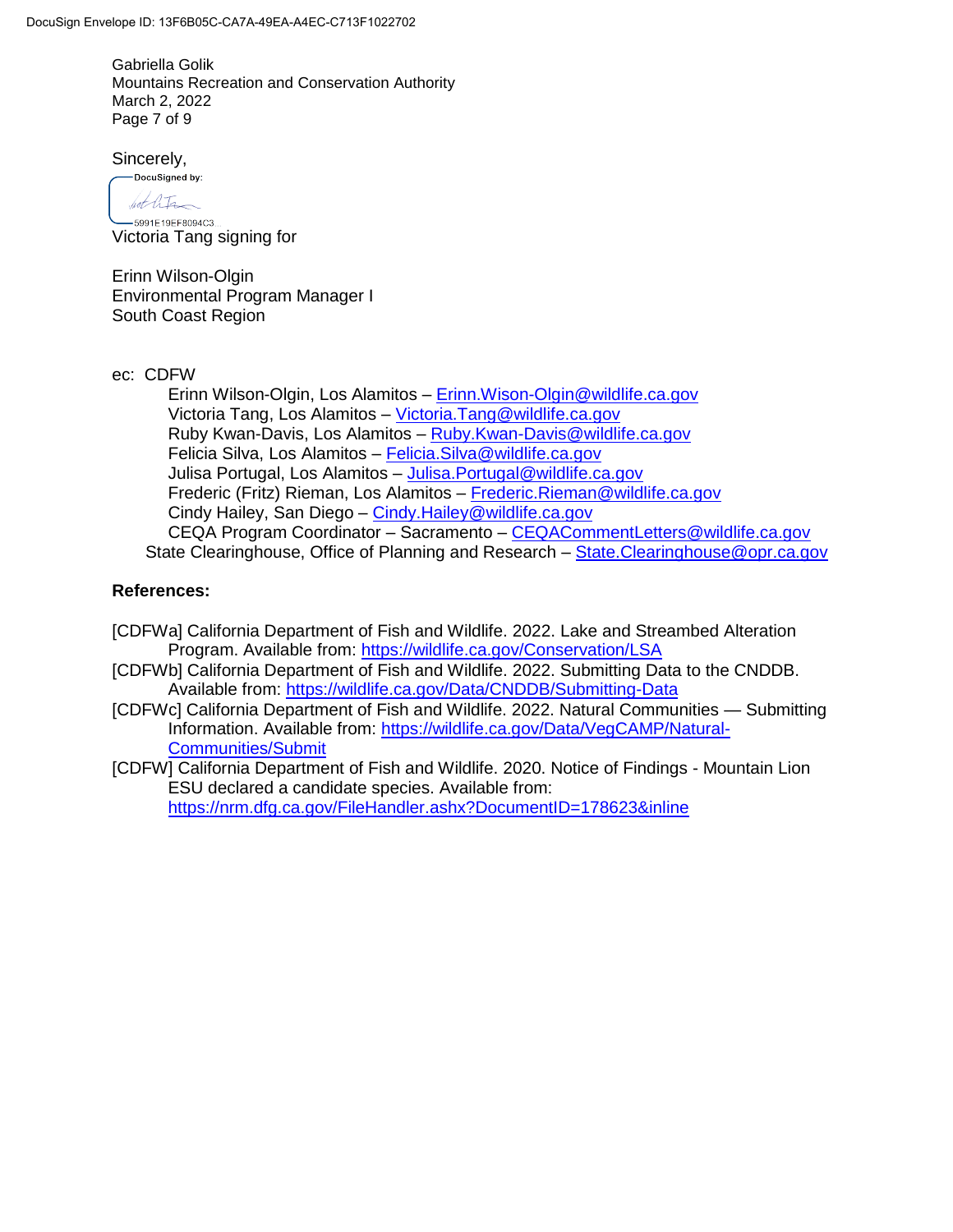

State of California – Natural Resources Agency *GAVIN NEWSOM, Governor* DEPARTMENT OF FISH AND WILDLIFE *CHARLTON H. BONHAM, Director*  South Coast Region 3883 Ruffin Road San Diego, CA 92123 (858) 467-4201 [www.wildlife.ca.gov](http://www.wildlife.ca.gov/)



# **Attachment A: Draft Mitigation and Monitoring Reporting Plan**

| <b>Biological Resources (BIO)</b>                                                                                 |                                                                                                                                                                                                                                                                                                                                                                                                                                                                                                                                                                           |                                                                                        |                                                                    |  |  |
|-------------------------------------------------------------------------------------------------------------------|---------------------------------------------------------------------------------------------------------------------------------------------------------------------------------------------------------------------------------------------------------------------------------------------------------------------------------------------------------------------------------------------------------------------------------------------------------------------------------------------------------------------------------------------------------------------------|----------------------------------------------------------------------------------------|--------------------------------------------------------------------|--|--|
| Mitigation Measure (MM) or Recommendation (REC)                                                                   |                                                                                                                                                                                                                                                                                                                                                                                                                                                                                                                                                                           | <b>Timing</b>                                                                          | <b>Responsible</b><br><b>Party</b>                                 |  |  |
| <b>MM-BIO - Impacts</b><br>on Streams-<br><b>Notify CDFW</b><br>pursuant to Fish<br>and Game Code<br>section 1602 | MRCA shall notify CDFW pursuant to Fish and Game Code<br>1602 prior to implementing any Project activities that may<br>impact a watercourse.                                                                                                                                                                                                                                                                                                                                                                                                                              | Prior to<br>implementing any<br>Project activities<br>that may impact a<br>watercourse | <b>Mountains</b><br>Recreation<br>and<br>Conservation<br>Authority |  |  |
| REC-1 - Fish and<br><b>Game Code</b><br>section 1602<br><b>Notification</b>                                       | To minimize additional requirements by CDFW pursuant to Fish<br>and Game Code section 1600 et seq. and/or under CEQA, the<br>Project's MND should fully identify the Project's potential<br>impacts to the stream or riparian resources and provide<br>adequate avoidance, mitigation, monitoring, and reporting<br>commitments for issuance of the LSA Agreement. MRCA<br>should consider CDFW's comments and revise the MND by<br>incorporating the mitigation measures and revisions<br>recommended in this letter into the Project's final environmental<br>document. | Prior to finalizing<br><b>CEQA</b> document                                            | <b>Mountains</b><br>Recreation<br>and<br>Conservation<br>Authority |  |  |
| <b>REC-2 - Disclose</b><br><b>Project's Potential</b><br>Impacts on<br><b>Mountain Lion</b>                       | MRCA should revise the MND to disclose the Project's benefits<br>and potential impacts on mountain lion. The MND should<br>discuss the Project's potential impact on mountain lion from the<br>standpoint of recreational activities, trails and access, perimeter<br>fencing, and ambient nighttime lighting (if applicable).                                                                                                                                                                                                                                            | Prior to finalizing<br><b>CEQA</b> document                                            | <b>Mountains</b><br>Recreation<br>and<br>Conservation<br>Authority |  |  |
| $REC-3-$<br><b>Submitting Data</b><br>for Sensitive and<br><b>Special Status</b>                                  | CEQA requires that information developed in environmental<br>impact reports and negative declarations be incorporated into a<br>database [i.e., CNDDB] which may be used to make<br>subsequent or supplemental environmental determinations                                                                                                                                                                                                                                                                                                                               | Prior to finalizing<br>the Project's<br><b>CEQA</b> document                           | <b>Mountains</b><br>Recreation<br>and                              |  |  |